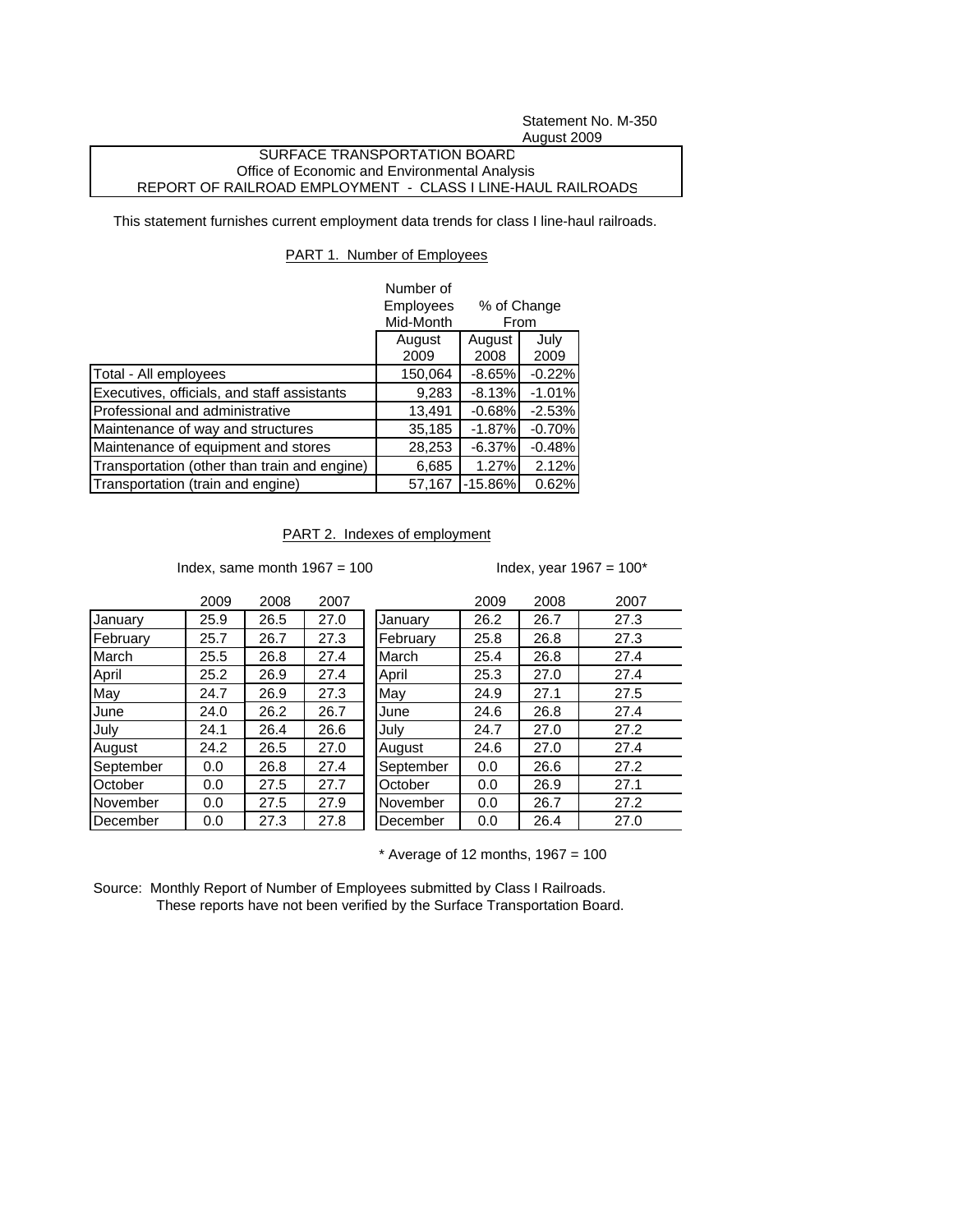| <b>CARRIER</b><br>August 2009   |        | L <sub>100</sub> | L200   | L300   | L 400  | L500  | L600   | TOTAL   |
|---------------------------------|--------|------------------|--------|--------|--------|-------|--------|---------|
| <b>BN-SF</b>                    | 130500 | 1.778            | 3.782  | 9.190  | 6,942  | 1.380 | 14.044 | 37,116  |
| CSX                             | 121500 | 1.211            | 2,632  | 6,210  | 5,029  | 1,762 | 10.781 | 27,625  |
| CN/GT C                         | 114900 | 373              | 513    | 1,834  | 854    | 400   | 1,705  | 5,679   |
| (Includes all CN US Operations) |        |                  |        |        |        |       |        |         |
| <b>KCS</b>                      | 134500 | 262              | 331    | 463    | 354    | 88    | 1.149  | 2,647   |
| <b>NS</b>                       | 117100 | 1.938            | 2.788  | 5.976  | 5,150  | 1.444 | 10.273 | 27,569  |
| <b>SOO</b>                      | 137700 | 140              | 296    | 594    | 381    | 150   | 879    | 2,440   |
| UP                              | 139400 | 3.581            | 3.149  | 10.918 | 9,543  | 1.461 | 18.336 | 46,988  |
|                                 |        |                  |        |        |        |       |        |         |
| <b>TOTAL</b>                    |        | 9.283            | 13.491 | 35,185 | 28.253 | 6.685 | 57.167 | 150.064 |
|                                 |        |                  |        |        |        |       |        |         |
| <b>NRPC</b>                     | 103000 | 1.379            | 4.733  | 2.729  | 4.889  | 2.812 | 3.339  | 19.881  |

|              | August  | August  |               |               | % Change |  |  |
|--------------|---------|---------|---------------|---------------|----------|--|--|
|              | 2009    | 2008    | 2009          | Year          | Month    |  |  |
| $L$ 100      | 9,283   | 10,105  | 9,378         | $-8.13%$      | $-1.01%$ |  |  |
| L200         | 13.491  | 13.584  | 13.841        | $-0.68%$      | $-2.53%$ |  |  |
| L 300        | 35,185  | 35,857  | 35,432        | $-1.87%$      | $-0.70%$ |  |  |
| L400         | 28,253  | 30,175  | 28,389        | $-6.37%$      | $-0.48%$ |  |  |
| L500         | 6,685   | 6,601   | 6,546         | 1.27%         | 2.12%    |  |  |
| L600         | 57,167  | 67,946  | 56,814        | -15.86%       | 0.62%    |  |  |
| <b>TOTAL</b> | 150,064 | 164,268 | 150,400       | -8.65%        | $-0.22%$ |  |  |
|              |         |         |               | Ratio         | Ratio    |  |  |
|              | 1967    |         | 2009          | Corresp.      | Average  |  |  |
|              | Months  |         | <b>Months</b> | <b>Months</b> | Month    |  |  |
| January      | 614,766 |         | 159,511       | 25.9          | 26.2     |  |  |
| February     | 610,335 |         | 156,997       | 25.7          | 25.8     |  |  |
| March        | 608,751 |         | 154,960       | 25.5          | 25.4     |  |  |
| April        | 611,136 |         | 154,263       | 25.2          | 25.3     |  |  |
| May          | 613,824 |         | 151,536       | 24.7          | 24.9     |  |  |
| June         | 624,153 |         | 149,689       | 24.0          | 24.6     |  |  |
| July         | 623,096 |         | 150,400       | 24.1          | 24.7     |  |  |
| August       | 619,419 |         | 150,064       | 24.2          | 24.6     |  |  |
| September    | 606,714 |         | 0             | 0.0           | 0.0      |  |  |
| October      | 597,271 |         | 0             | 0.0           | 0.0      |  |  |
| November     | 593,568 |         | 0             | 0.0           | 0.0      |  |  |
| December     | 590,100 |         | 0             | 0.0           | 0.0      |  |  |

Source: Monthly Report of Number of Employees submitted by Class I Railroads. These reports have not been verified by the Surface Transportation Board.